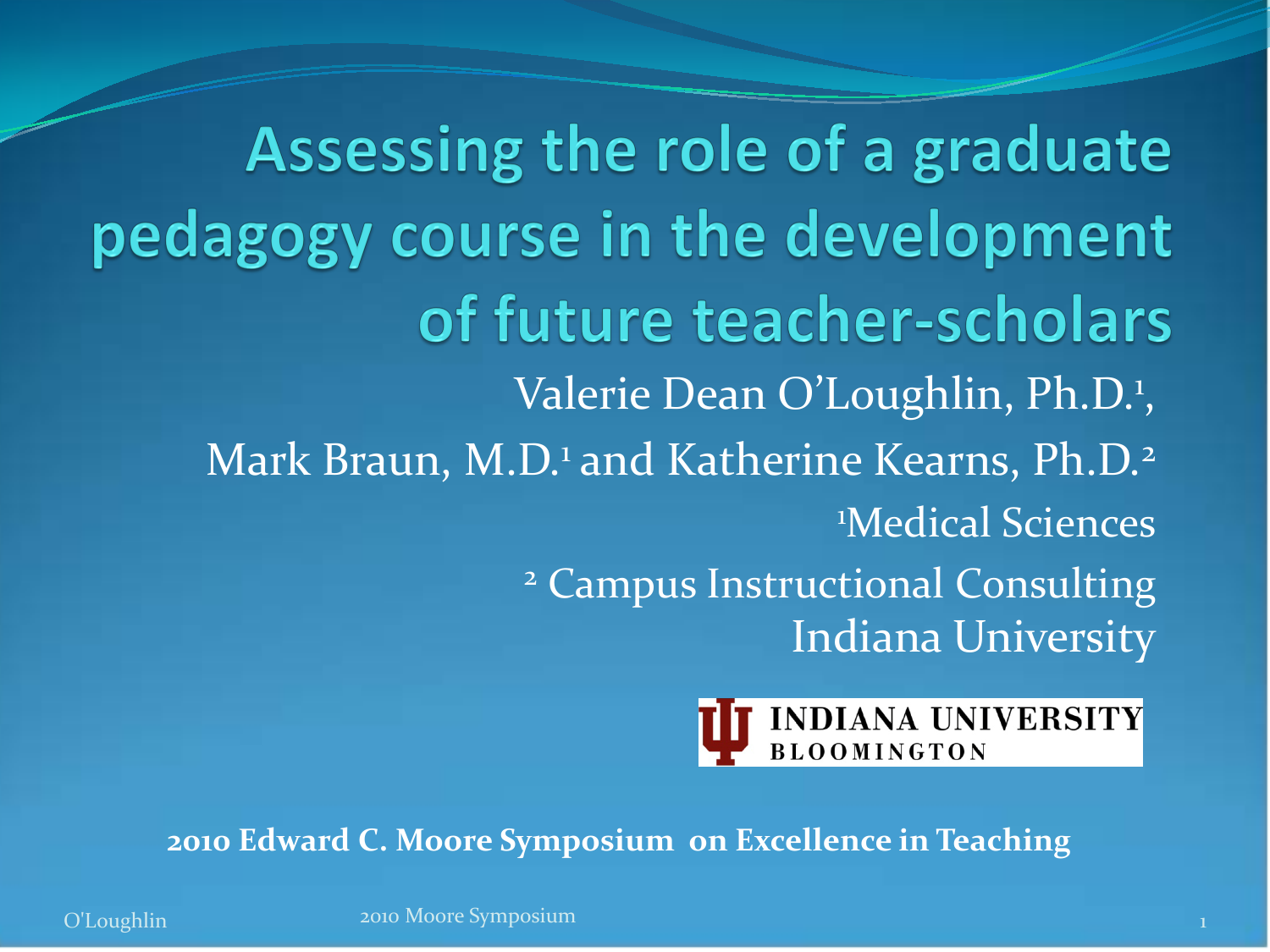# Pedagogy Courses and teaching enhancement programs may support developmental progression of graduate students

| <b>Aspect</b>                       | New graduate student $\leftrightarrow$<br>Junior colleague |                                         |                      |  |  |
|-------------------------------------|------------------------------------------------------------|-----------------------------------------|----------------------|--|--|
| Teaching &<br>research<br>skills    | Survival                                                   | Developing skills                       | Outcomes<br>oriented |  |  |
| <b>Disciplinary</b><br>language     | Simplistic                                                 | Insider                                 | Jargon-free          |  |  |
| Interpersonal Dependent<br>reliance |                                                            | Independent or<br>counter-<br>dependent | Interdependent       |  |  |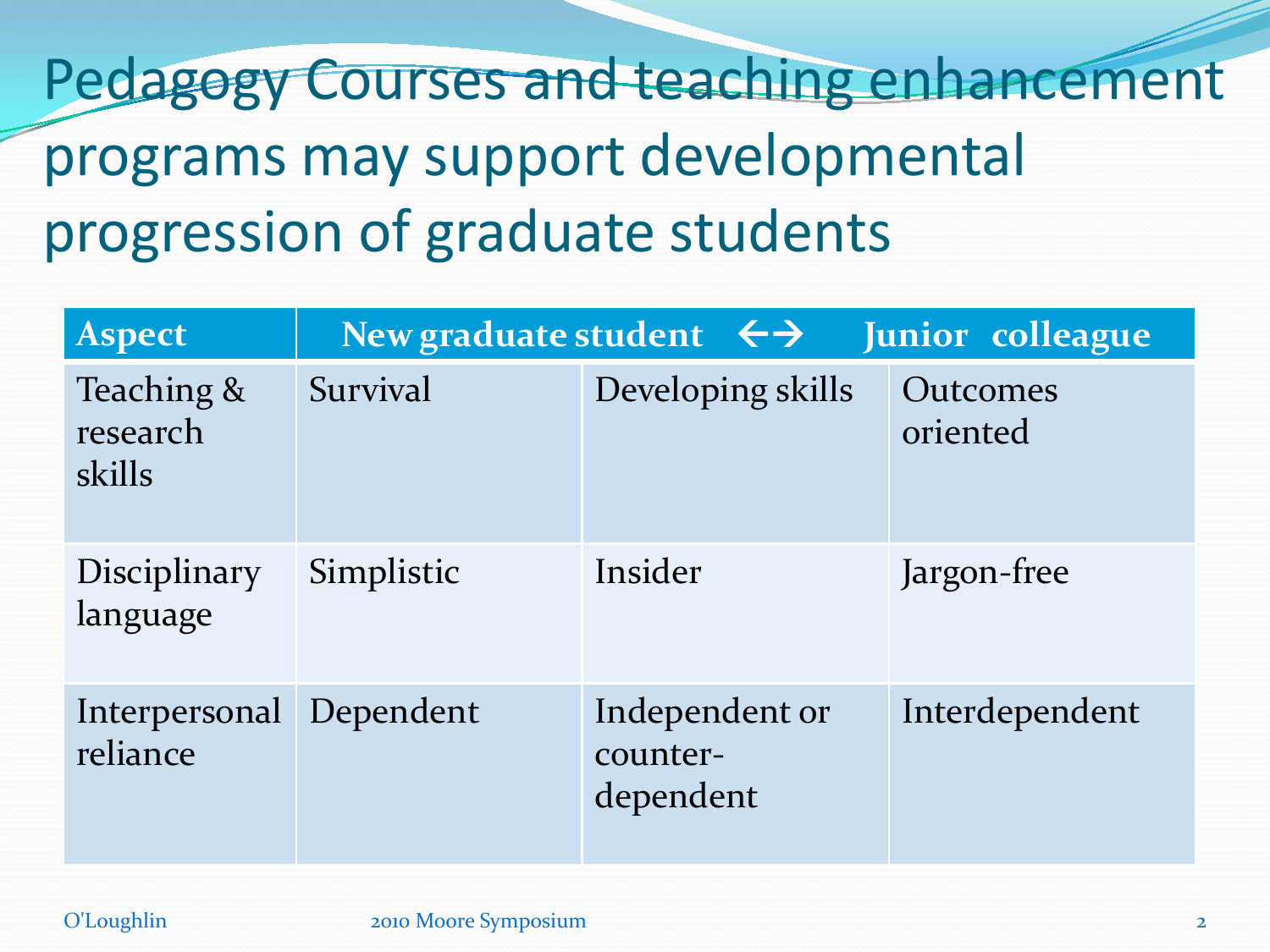### Pedagogy courses: Developing and reflecting on teaching experience

#### **From excellent to scholarly teachers**

- **Describe**
- **Rationalize**
- Gather evidence
- Analyze
- **Transform**

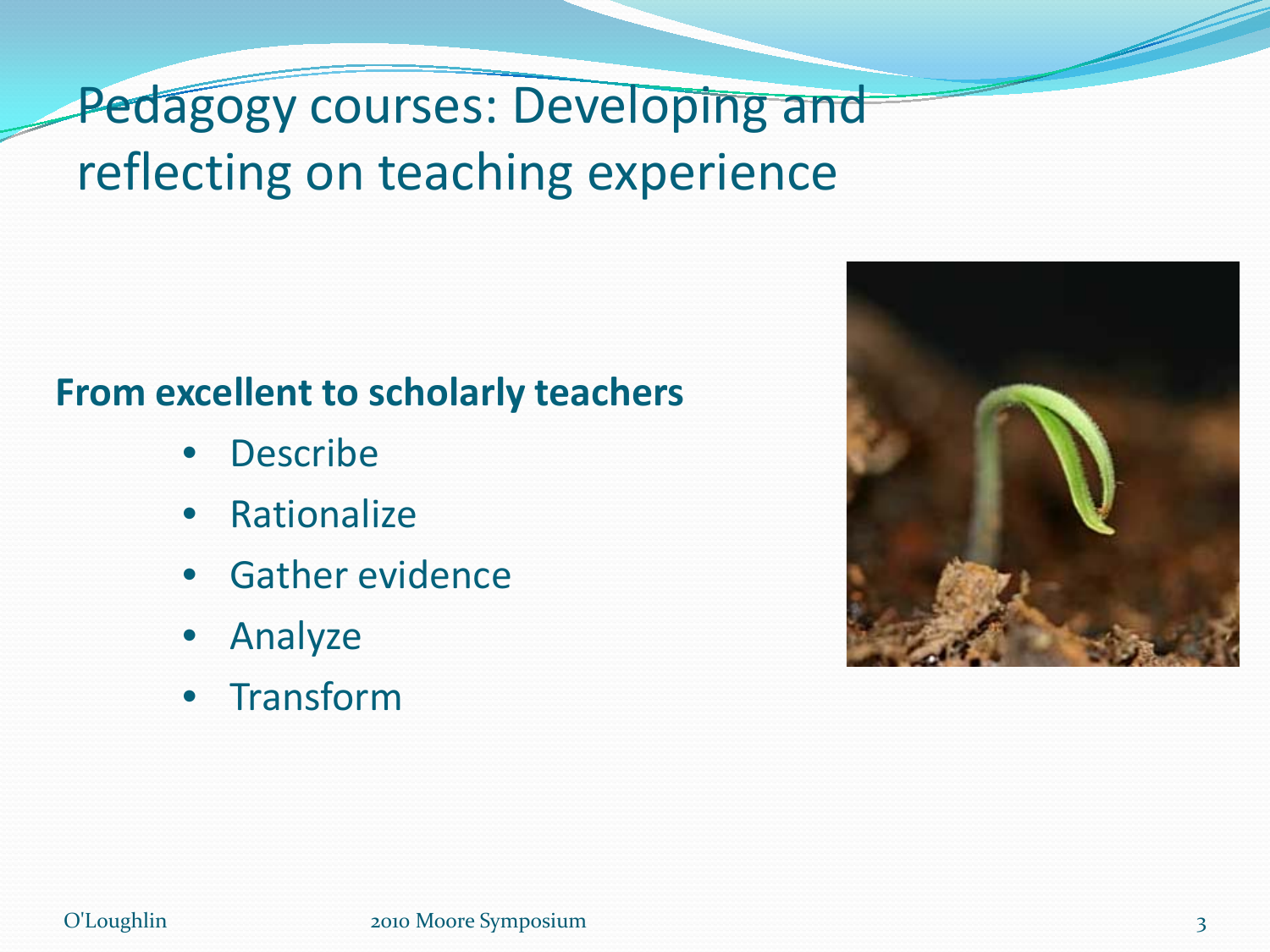### Teaching Enhancement Programs have been a subject of inquiry for over 20 years…

| <b>Program/Activity</b>                                                                                                                                             | <b>Outcomes</b>                                                                                                                                                                                                                                                          | <b>References</b>                                                                                                                                                                                                                                                                                                                                                                                                                                                            |
|---------------------------------------------------------------------------------------------------------------------------------------------------------------------|--------------------------------------------------------------------------------------------------------------------------------------------------------------------------------------------------------------------------------------------------------------------------|------------------------------------------------------------------------------------------------------------------------------------------------------------------------------------------------------------------------------------------------------------------------------------------------------------------------------------------------------------------------------------------------------------------------------------------------------------------------------|
| • Teaching orientations<br>• Classroom observation<br>and feedback<br>• Pedagogy courses<br>• Teaching certificates<br>• Preparing future<br>faculty (PFF) programs | Increased or improved:<br>• Student learning<br>• Course ratings<br>• Knowledge about<br>teaching and learning<br>topics<br>• Attitudes about teaching<br>• Self-confidence<br>• Self-efficacy<br>• Attitudes about discipline<br>• Self-awareness of career<br>progress | • Abbott et al., $1989$<br>Austin, 2002<br>Baumgartner, 2007<br><b>Black</b> , 1995<br>Bomotti, 1993<br>Carroll, 1980<br>DeNeef, 2002<br>Gaff and Lambert, 1996<br>Gaia et al., 2003<br>• Jerich and Leinicke, 1993<br>Kearns et al., in press<br>Nyquist and Wulff, 1996<br>Prieto and Altmaier, 1994<br>Prieto and Meyers, 1999<br>Schussler et al., 2008<br>Shannon et al., 1998<br>Taylor et al., 2008<br>Tice et al., 1998a,b<br>Williams, 1991<br>• Wulff et al., 2004 |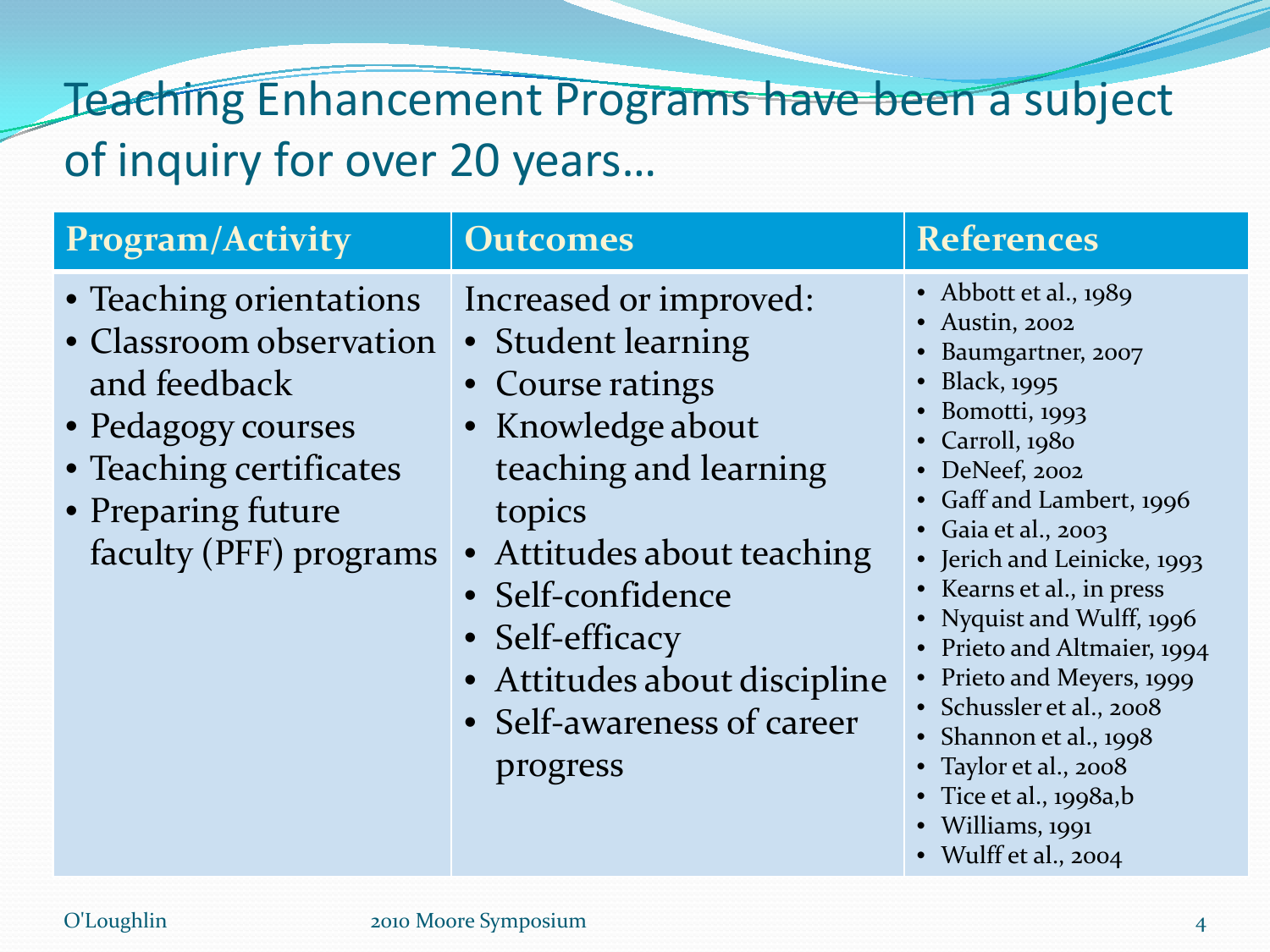Yet most studies have focused on short-term outcomes, such as reduced anxiety, increased selfefficacy or confidence…

> *Wulff et al. (2004) stated additional empirical data are needed to methodically assess this development and reveal how pedagogy courses facilitate graduate student development as teacher-scholars*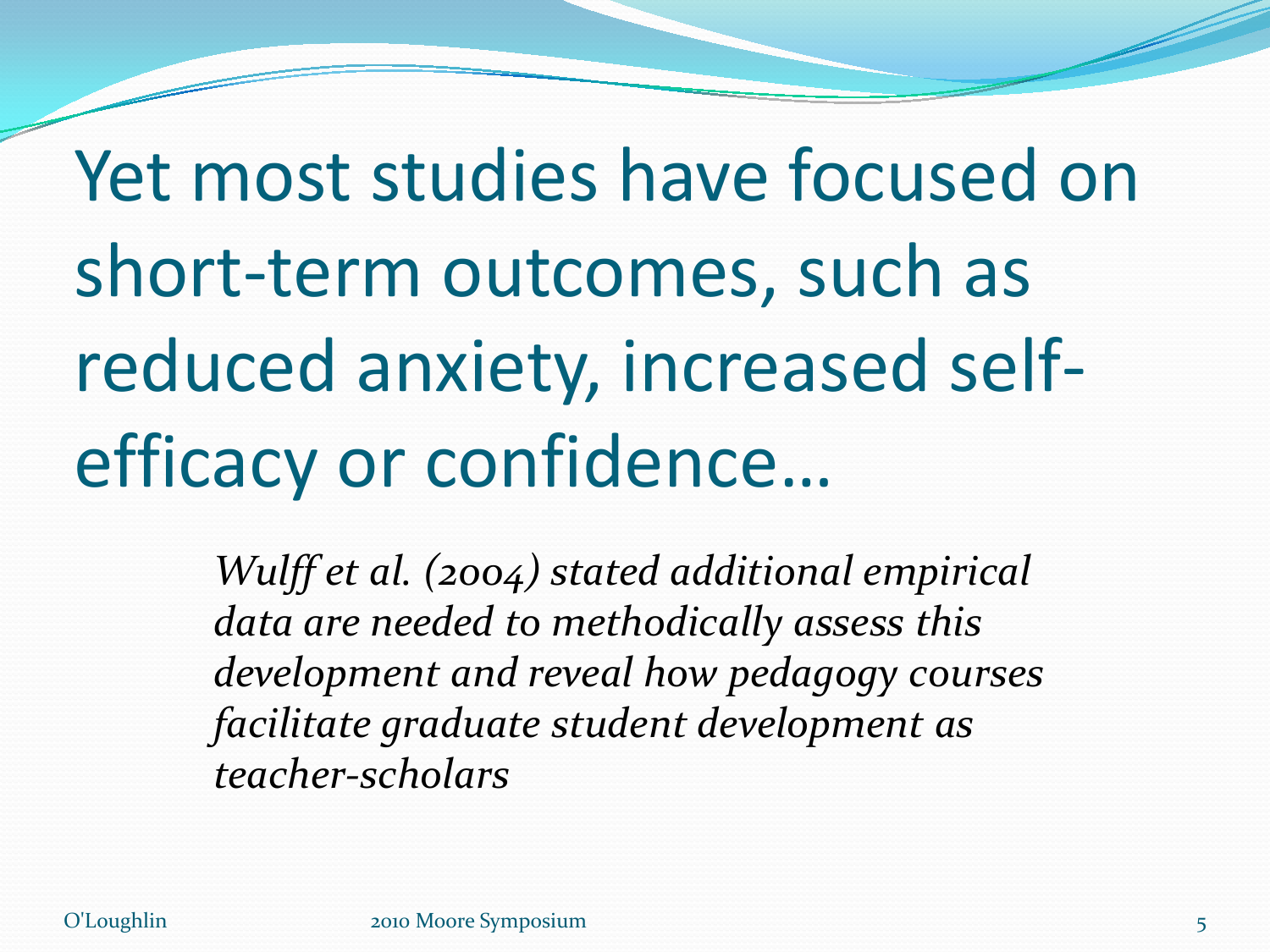# MSCI M620: Pedagogical Methods in Health Sciences

- Student learning styles
- Classroom presentation
- Syllabus construction
- Classroom research
- Scholarship of teaching
- Statement of teaching philosophy
- Teaching portfolio
- Metacognition of teaching



http://medsci.indiana.edu/m620/sotl\_08/start.htm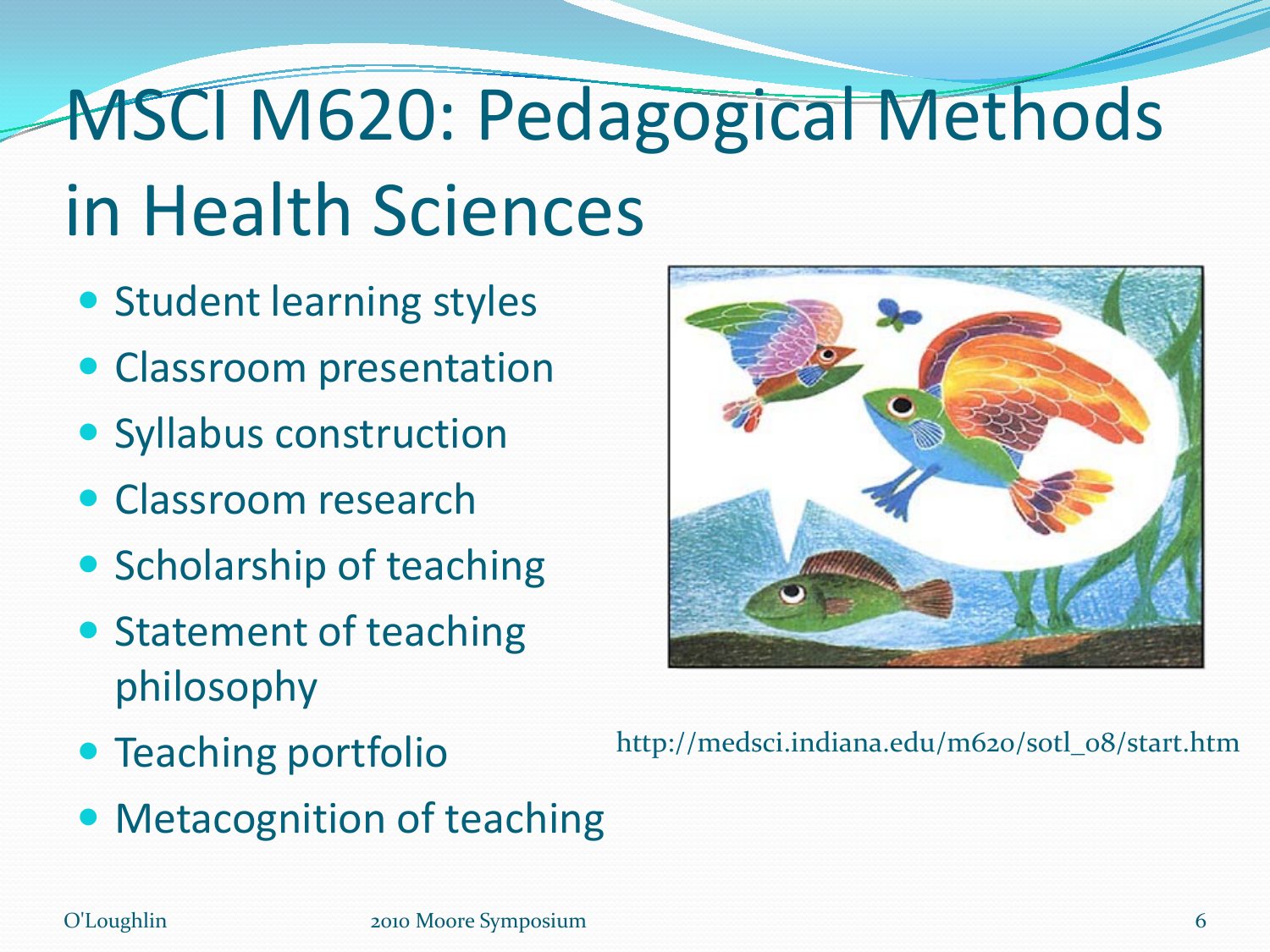# Pedagogy Course Demographics

- Class offered Spring 2007 (10 participants) and Spring 2009 (7 participants\*)
- Multiple life-sciences discipline
- Varied teaching backgrounds

\*one individual from spring 2007 took the course again in spring 2009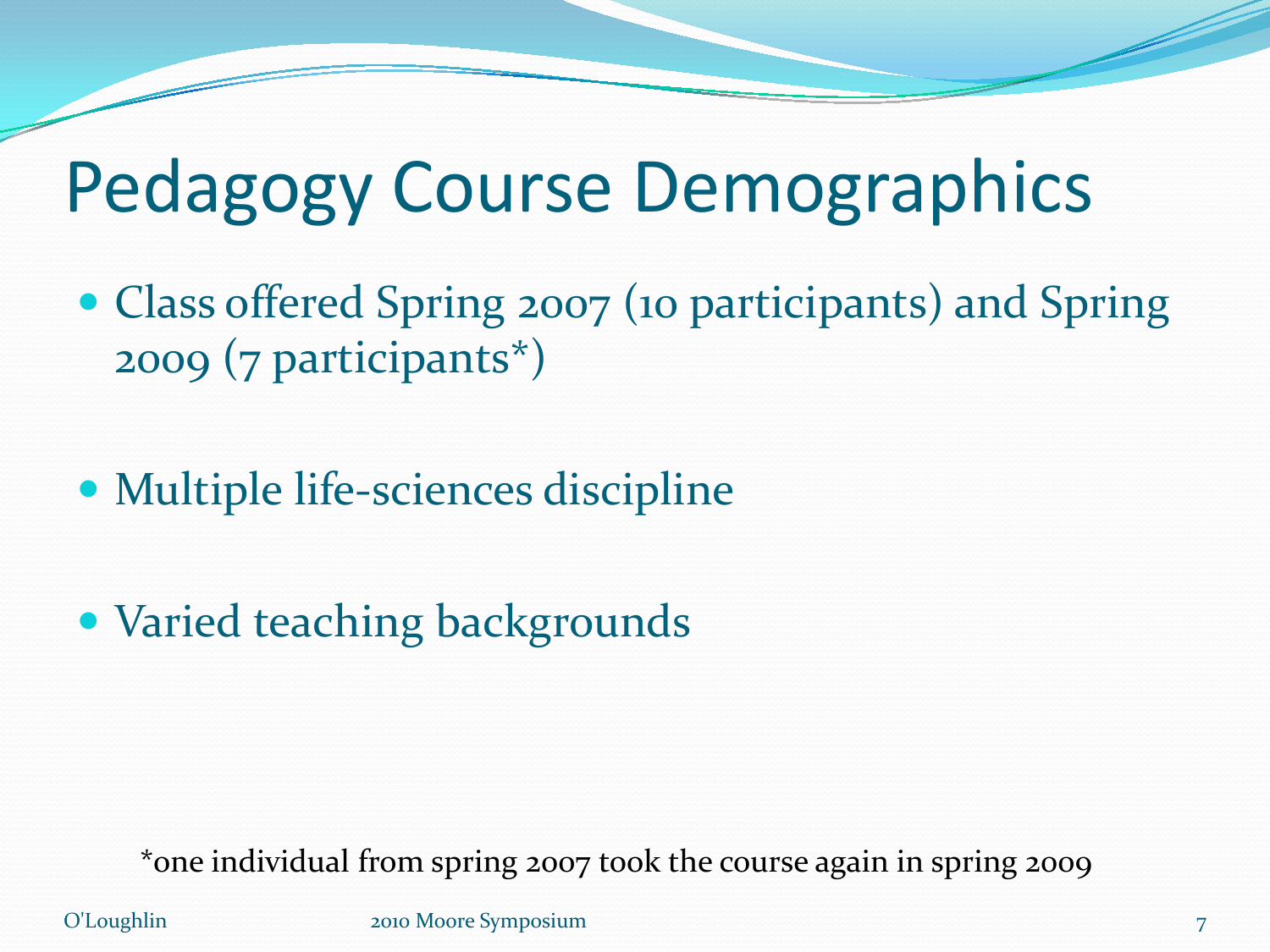# Our Research Questions

### As a result of taking M620, did our students:

- 1. Develop a more complex attitude regarding student learning?
- 2. Question and evaluate their current teaching methods?
- 3. Explore methods of evaluating their own classroom teaching strategies?
- 4. Envision themselves becoming involved in a public teaching resource network?

*And were these attitudes and skills long lasting and continuing to develop months AFTER the course?*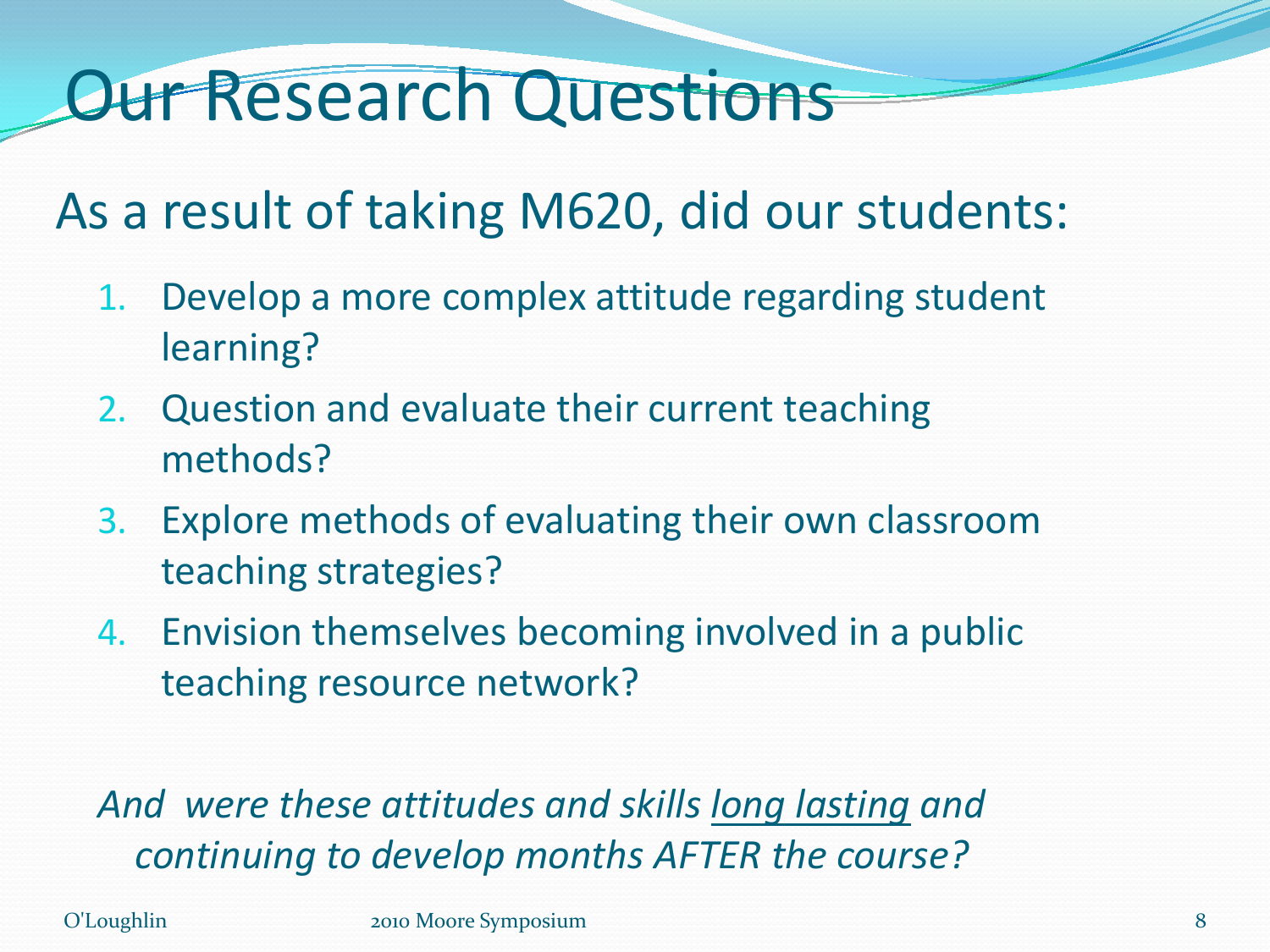As a result of taking the pedagogy course, did students progress as scholarly teachers?

Sources of data:

- Course & instructor evaluations
- Pre and post course surveys of student attitudes
- Quantitative & qualitative analysis of class assignments
	- Statement of teaching philosophy
	- Teaching portfolio
- Six month follow-up interview
- Participation in activities outside of the classroom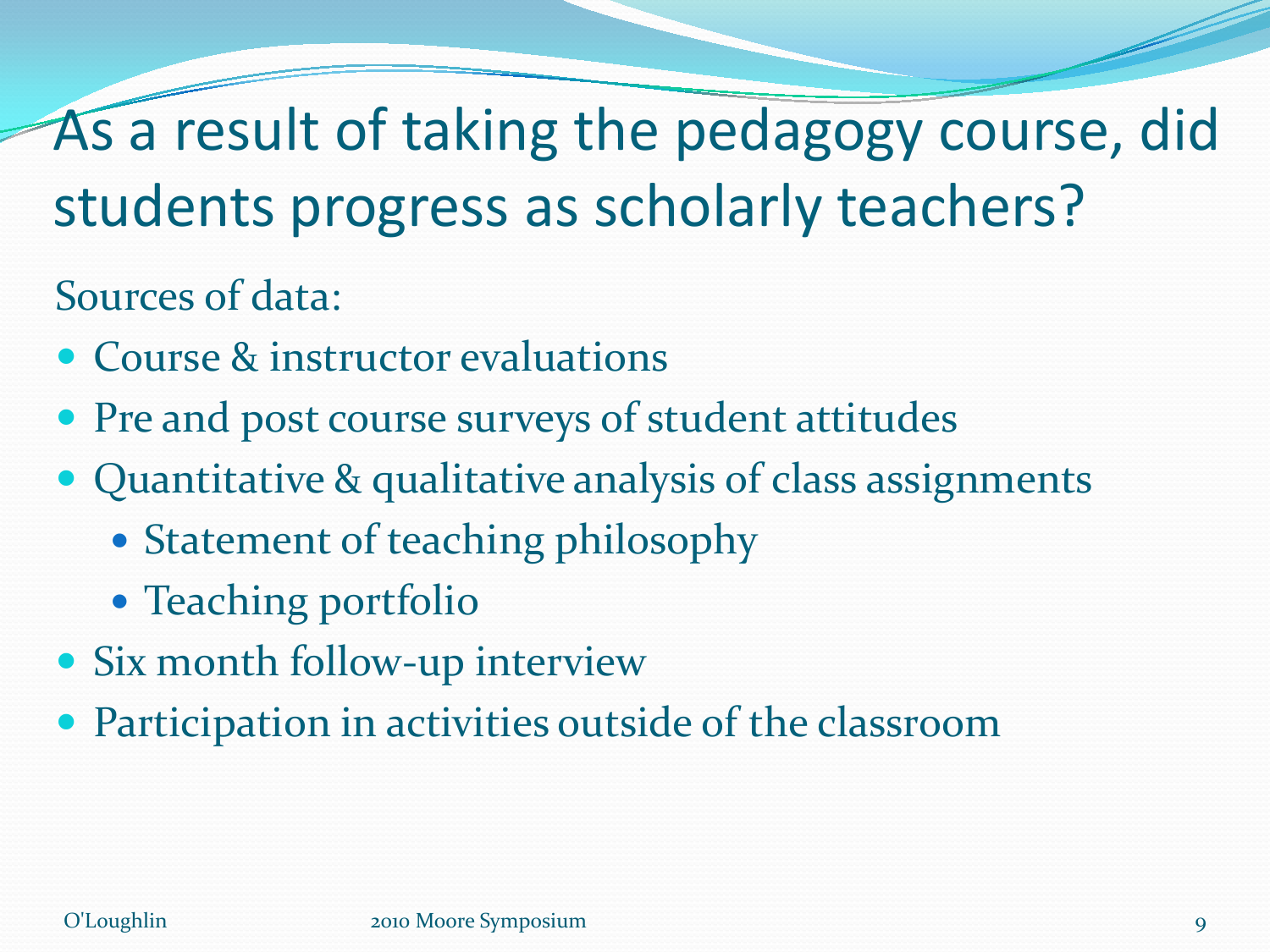# Reflection

*In what ways do you assess if students have achieved the goals you've set for them in your classes?*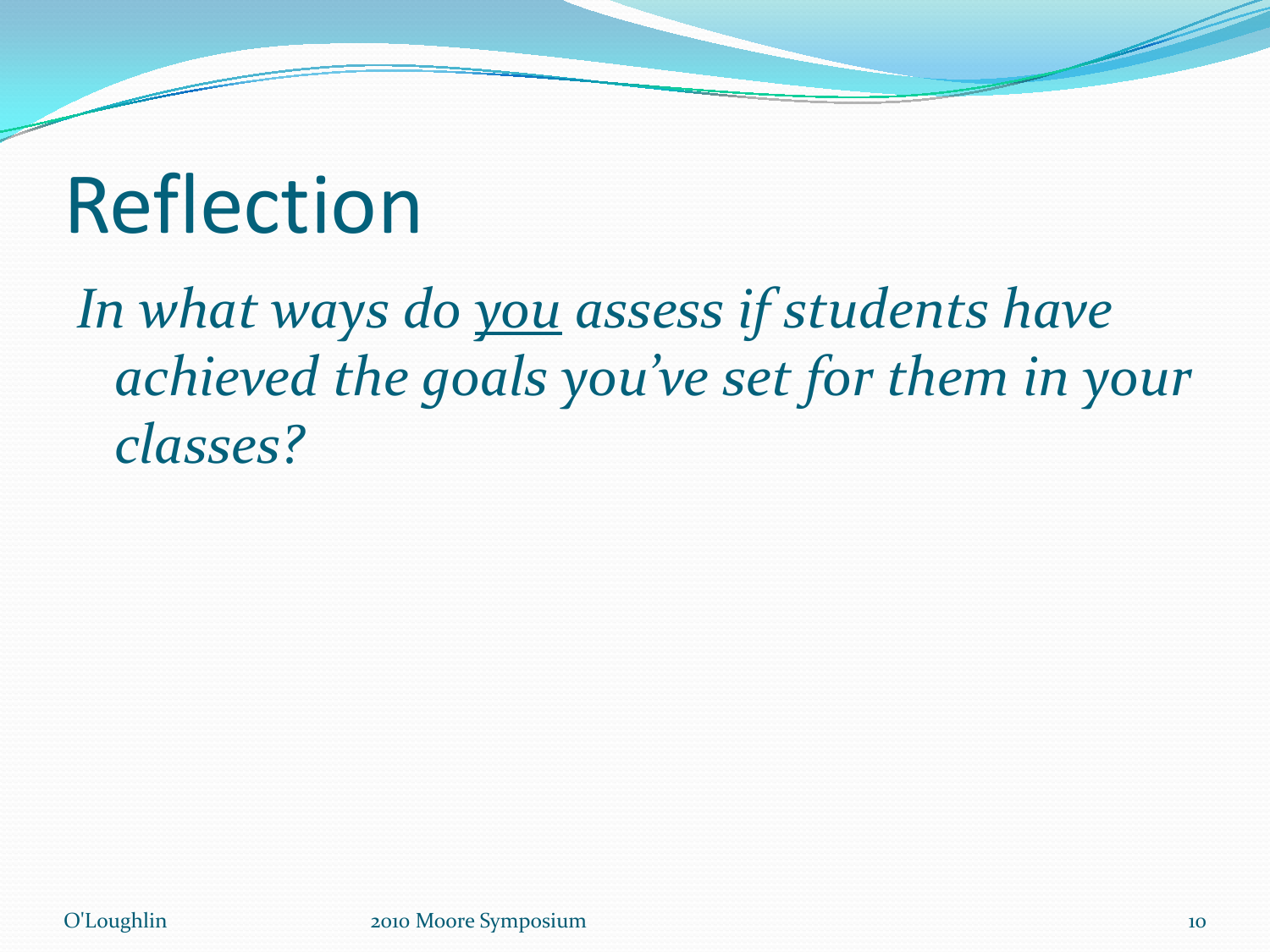### **Discussion: Compare draft to final teaching statements**

Review teaching statement excerpts and discuss how effectively each excerpt describes assessment of student learning.

Draft

#### "I give my students frequent quizzes…"

#### Final

"Critical to the teaching process…is having an accurate assessment of how much material.."

*What do you believe has changed about this successive version?*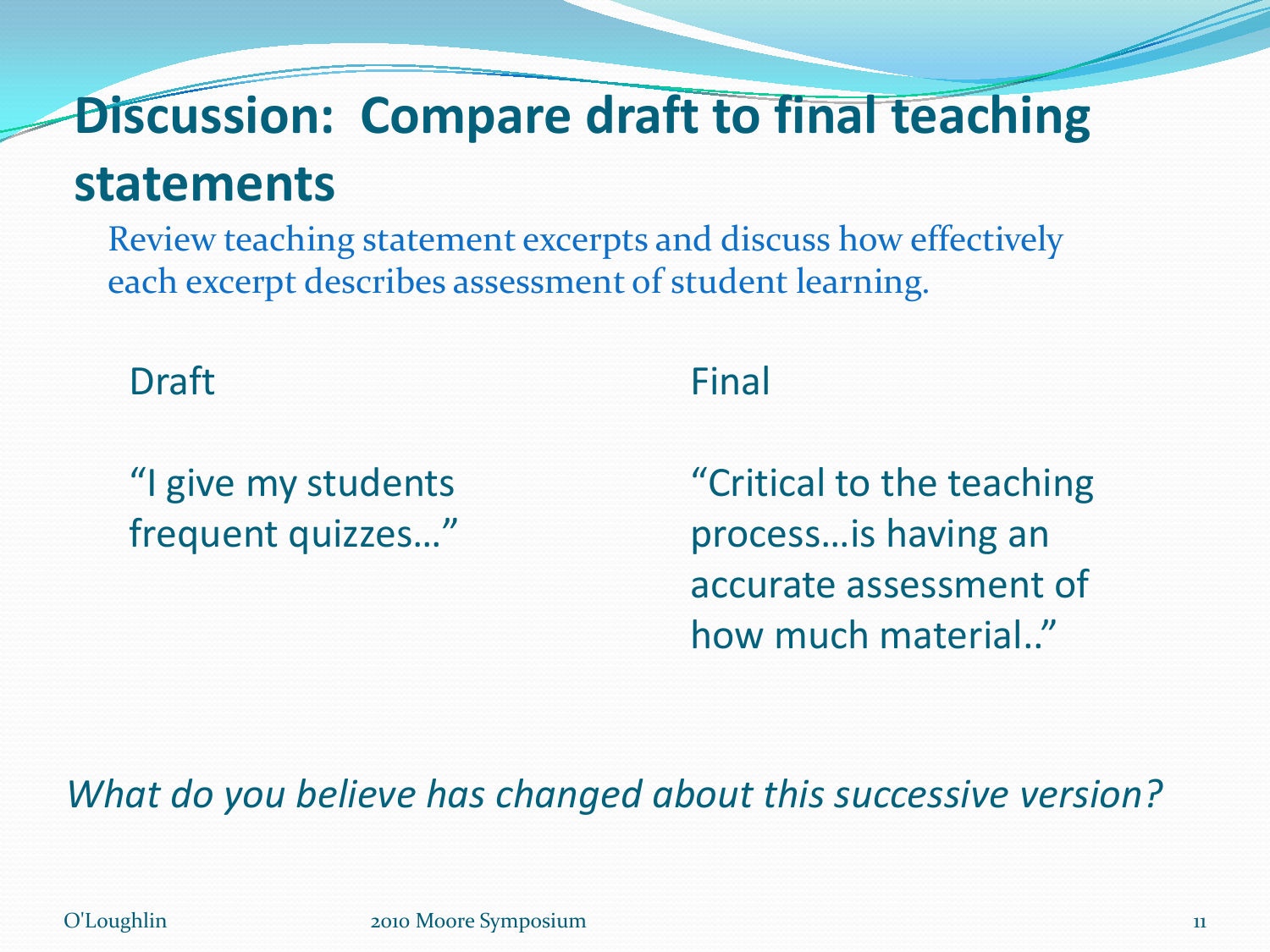## How is our teaching statement rubric different from others?

### **Other rubrics\***

- For self-assessment
	- Formative assessment
- Used by the writer or by the faculty mentor assisting the writer in draft preparation

#### **Our rubric\*\***

- For scoring purposes
	- Summative assessment
- Used by researchers to *quantify* the writer's pedagogical progression through his/her teaching statement

\*Kaplan et al. (2007) *To Improve the Academy* 26: 242-262. Schönwetter et al. (2002). *International Journal for Academic Development, 7*(1), 83-97.

\*\*Rubric developed by K. Kearns and C. Subiño Sullivan URL: http://medsci.indiana.edu/m620/sotl\_08/teaching\_phil\_rubric.pdf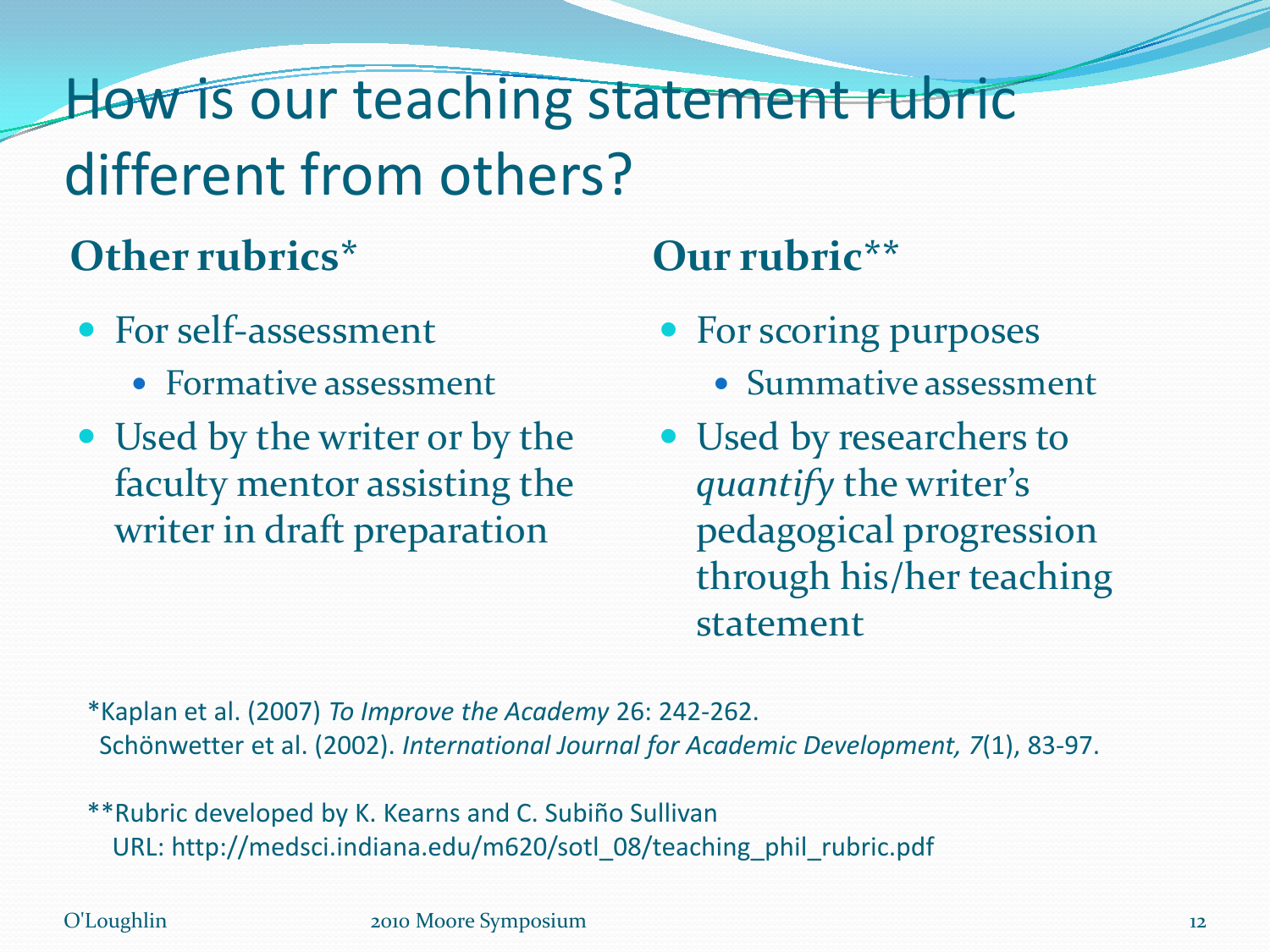## Quantifying scholarly teaching in the statement of teaching philosophy

- Five basic dimensions
	- Learning goals
	- Teaching methods
	- Assessment of student learning
	- Teaching assessment
	- Style
- Specific criteria within each dimension (total of 27)
- Defined performance each criterion
	- Exceptional (3)
	- Adequate (2)
	- Needs Work (1)
	- Absent (o)



Kearns et al. (in press - 2010) *Journal on Excellence in College Teaching*.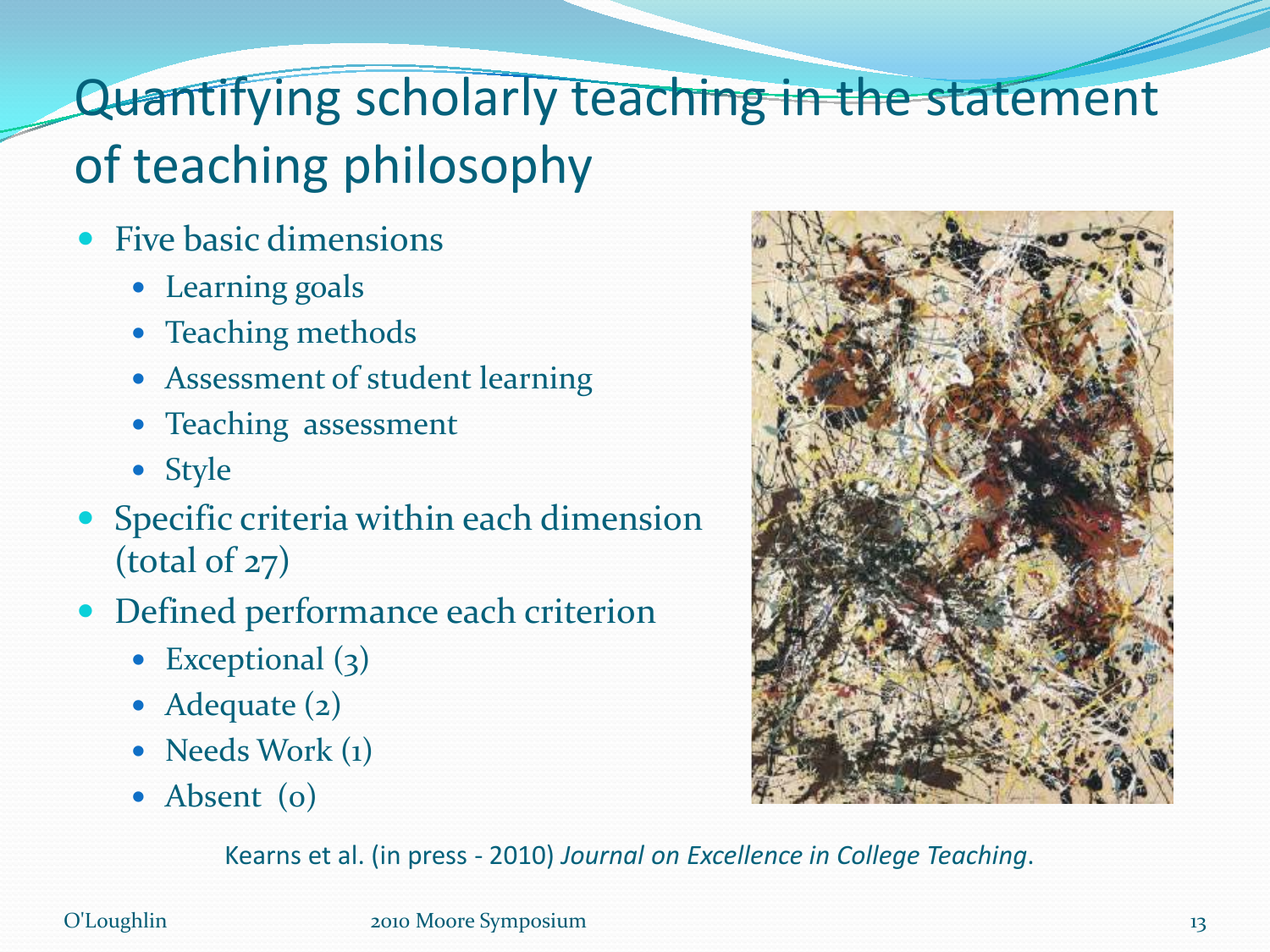### Example Dimension: Assessment of Student Learning

- Assessment of student learning criteria
	- Specificity
	- Integration
	- Variety
	- Interpersonal
	- Learning outcomes
	- Outcome analysis

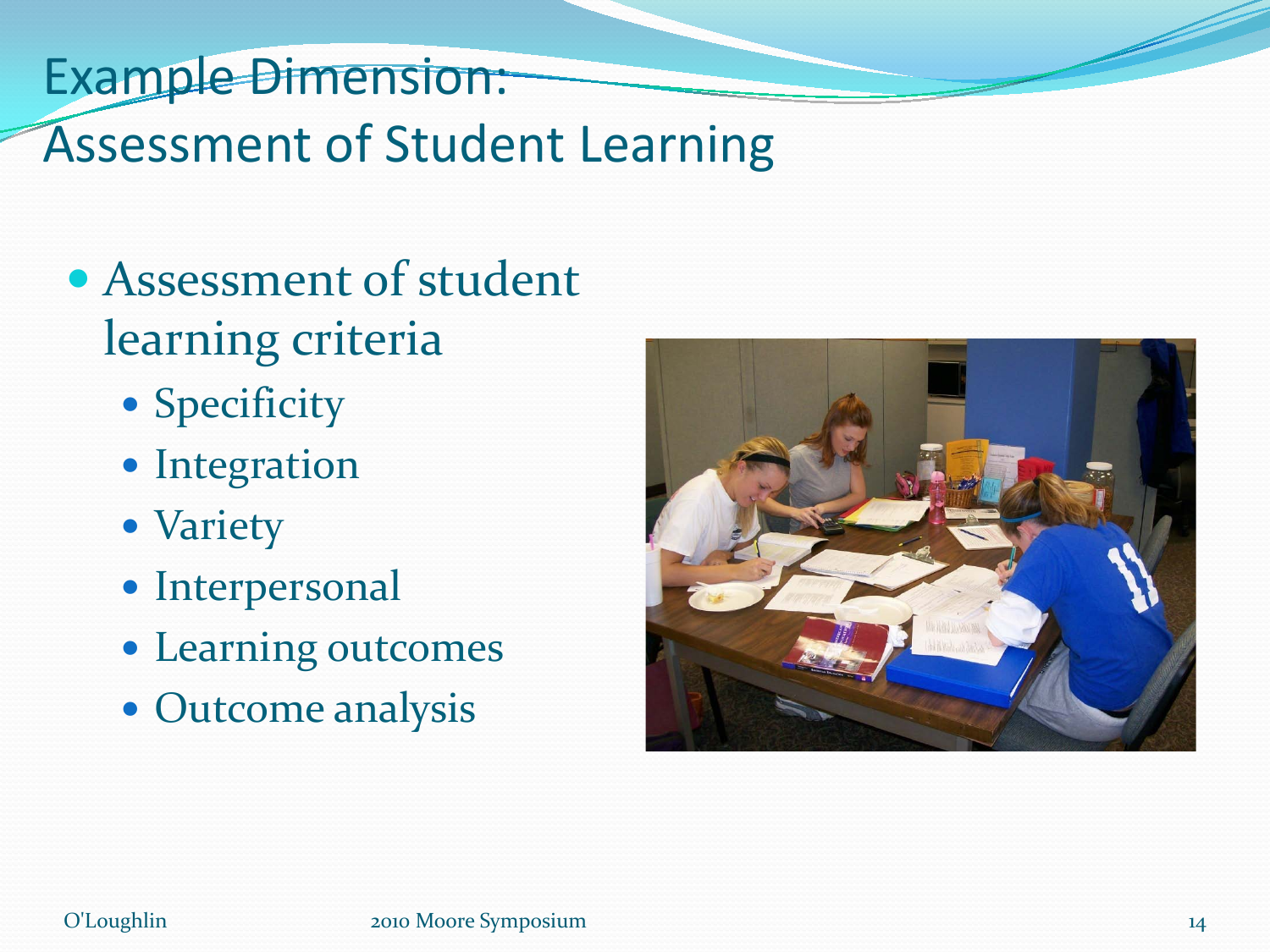## Example Criterion: Student Learning Outcomes

- Exceptional (3)
	- Incorporates descriptions of specific assignment outcomes (e.g., exam grades, example projects)
- Adequate (2)
	- Incorporates descriptions of specific assignment outcomes, although more details or outcomes may be needed
- Needs work (1)
	- Descriptions of assignment outcomes are usually stated too broadly or generally
- Absent (0)
	- Does not present outcomes of assignments

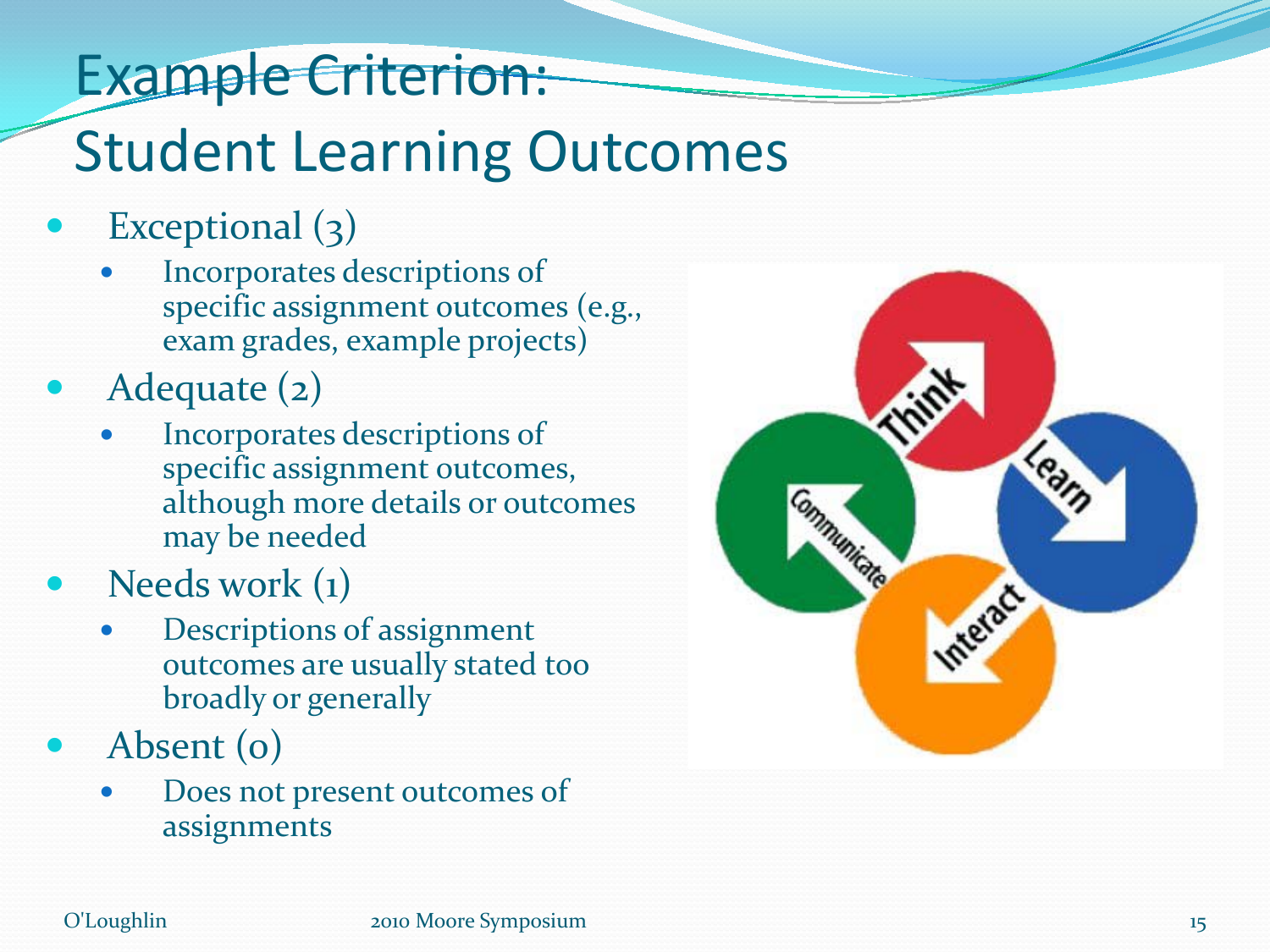### Comparison of Draft & Final Teaching Statements by Dimension: Spring 2007 class

Students greatly improved in all dimensions except assessment of teaching

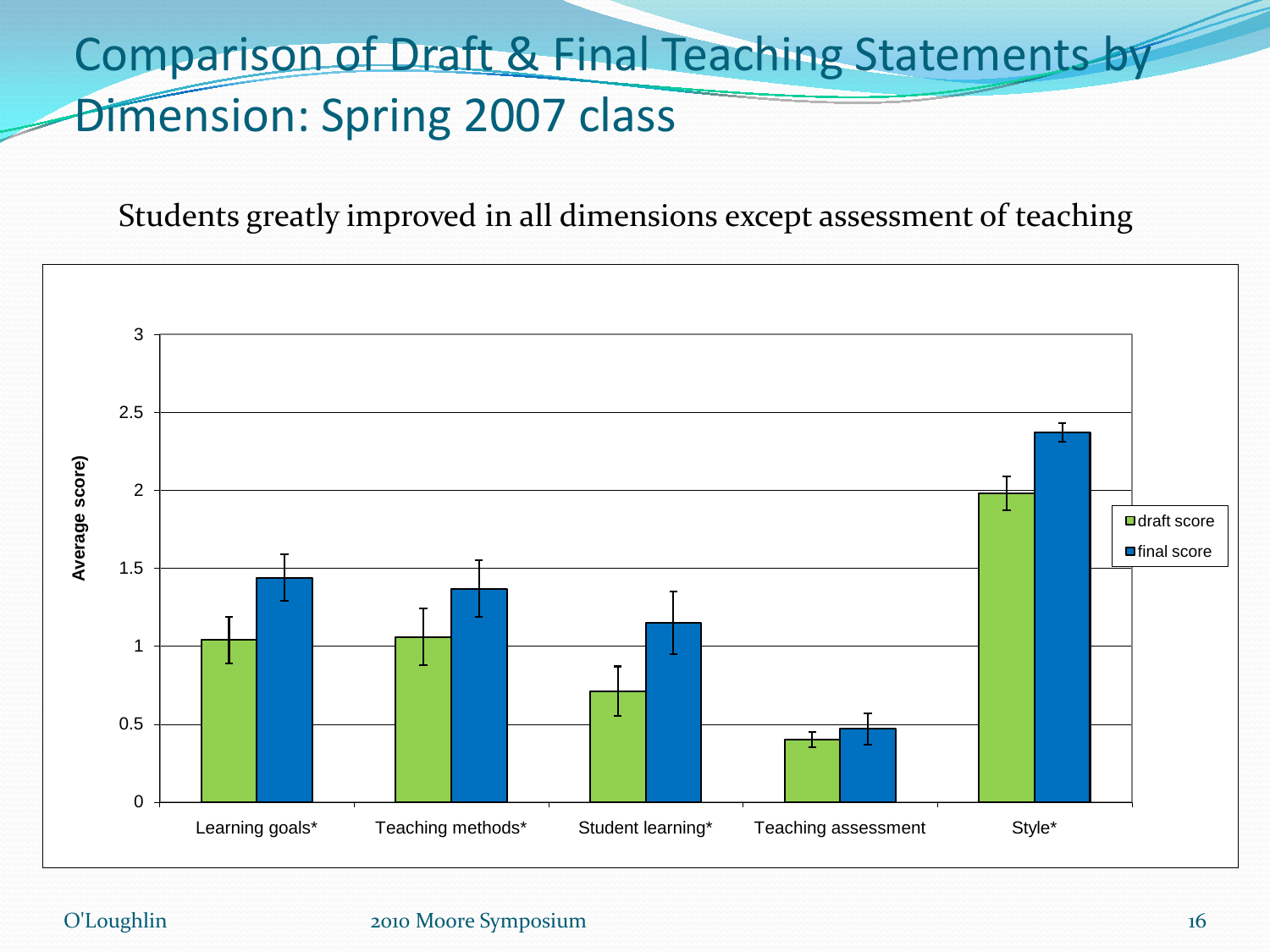#### Comparison of Draft & Final Teaching Statements by

#### Dimension: Spring 2009 class

Spring 2009 class mirrored that of Spring 2007 – improved in all dimensions except teaching assessment

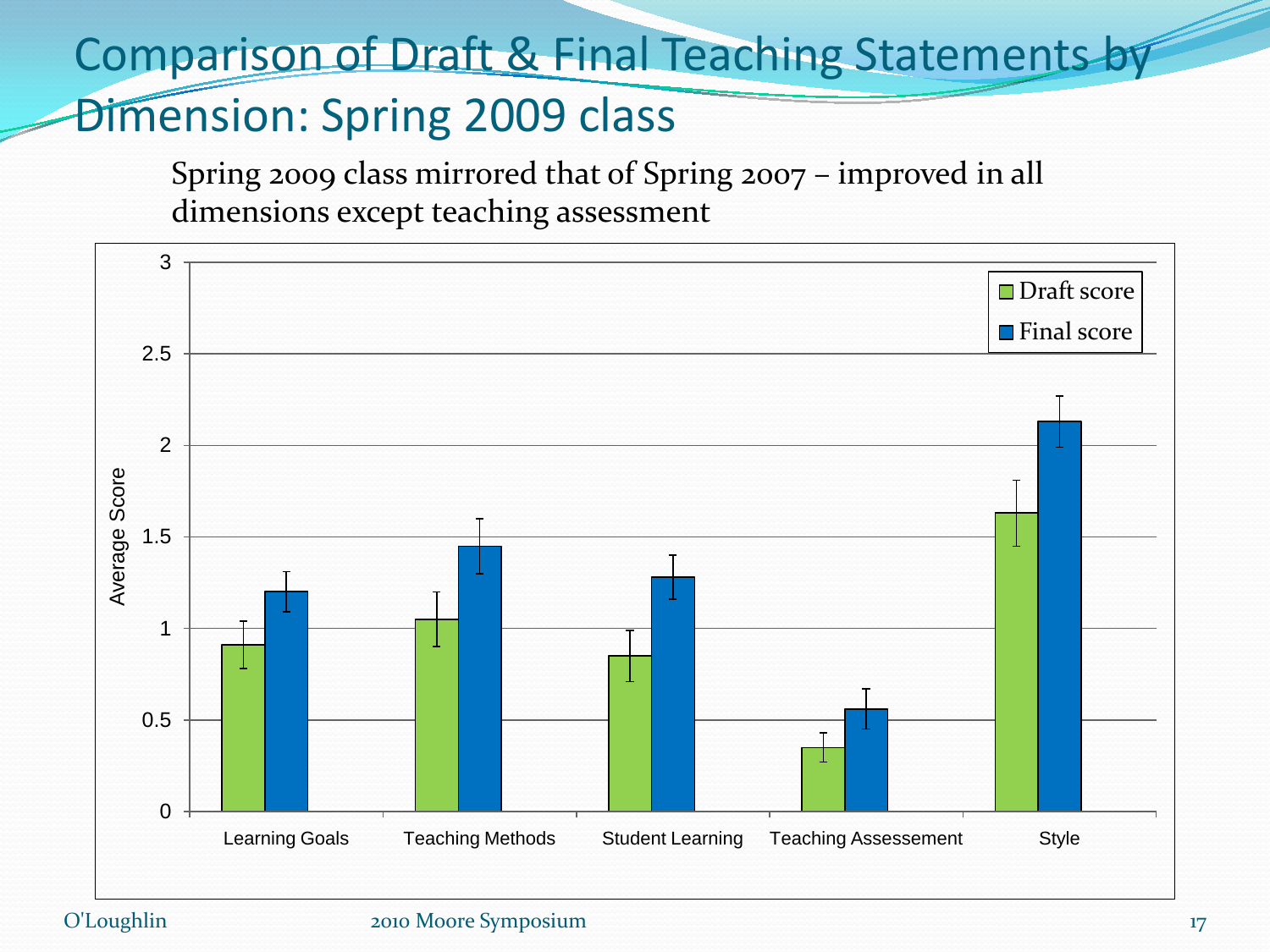# Side by Side Comparisons

#### **Spring 2007 (n=10) Spring 2009 (n=6)**

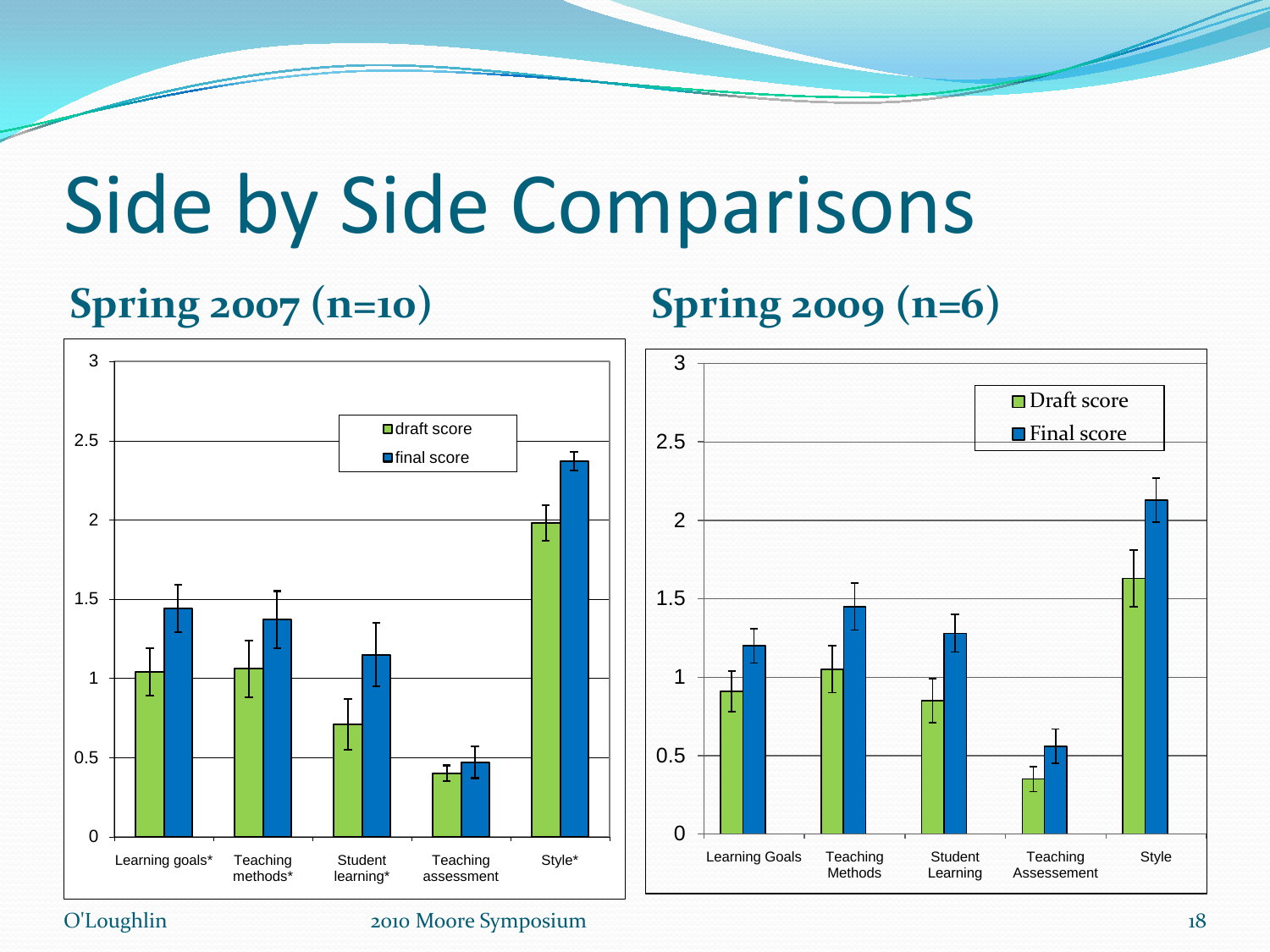## Qualitative and quantitative comparison of draft & final teaching statements

#### Final teaching statements:

- Were more descriptive and had better narrative flow
- Included instructor goals and motivations
- Were more student-centered

### Students improved in their ability to\*:

- Describe their teaching
- Explain their learning goals and assessments
- Engage the reader with an organizing thesis



\* Statistically significant criteria based on 2-tailed t-tests, p< .05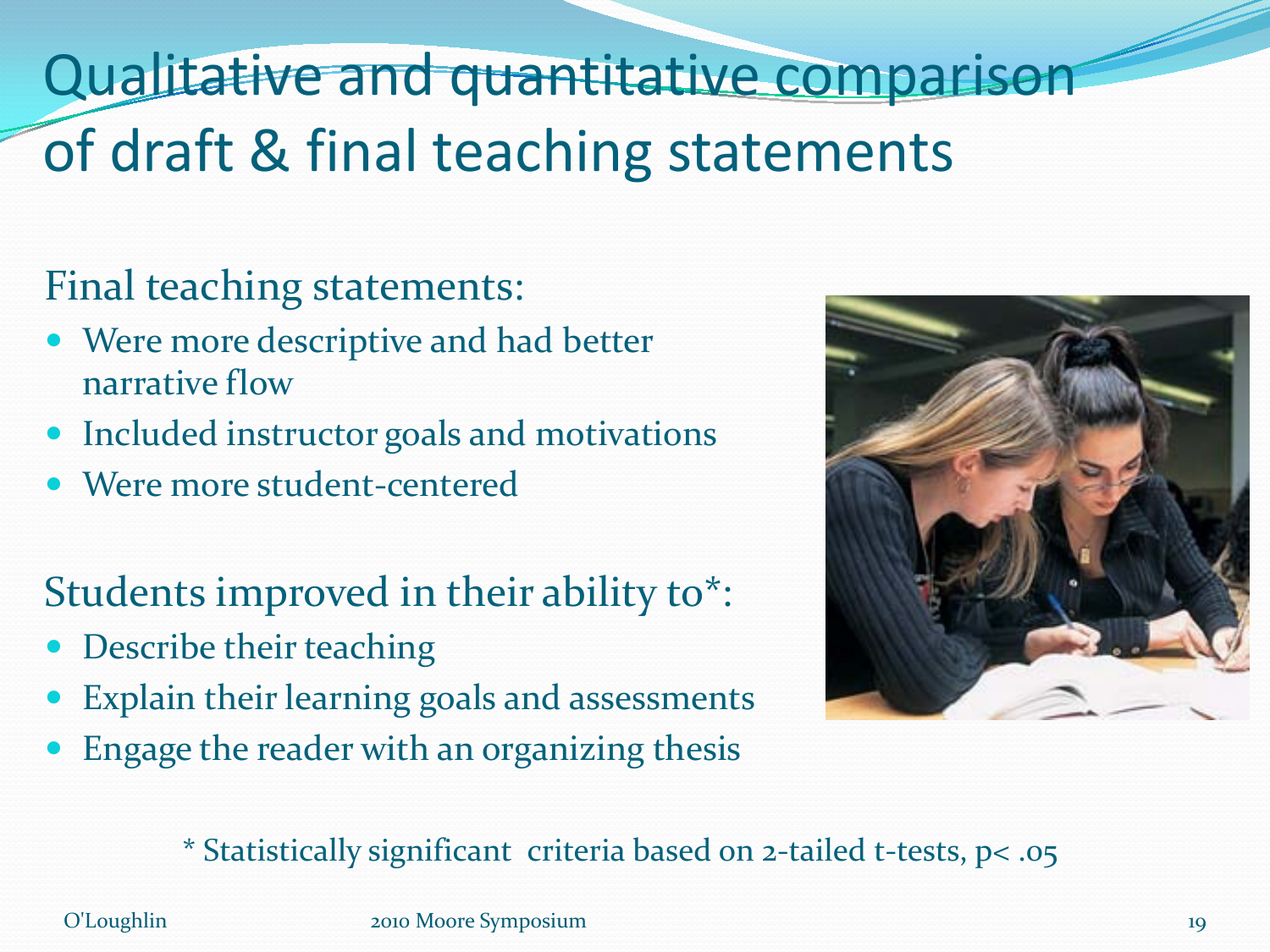## Teaching Portfolio Analysis

- Rubric for assessing final versions of teaching portfolios
- Seven dimensions
	- Structure
	- Teaching History
	- Course Design
	- Teaching Methods
	- Student Learning
	- Assessment of Teaching
	- Reflection on Teaching
- 17 total criteria (among the 7 dimensions)
- Spring 2007<sup>\*</sup> M620 students scored highly in all dimensions except reflection on teaching
- http://medsci.indiana.edu/m620/sotl\_08/teaching\_portfolio\_rubric.pdf

\* Spring 2009 data still being analyzed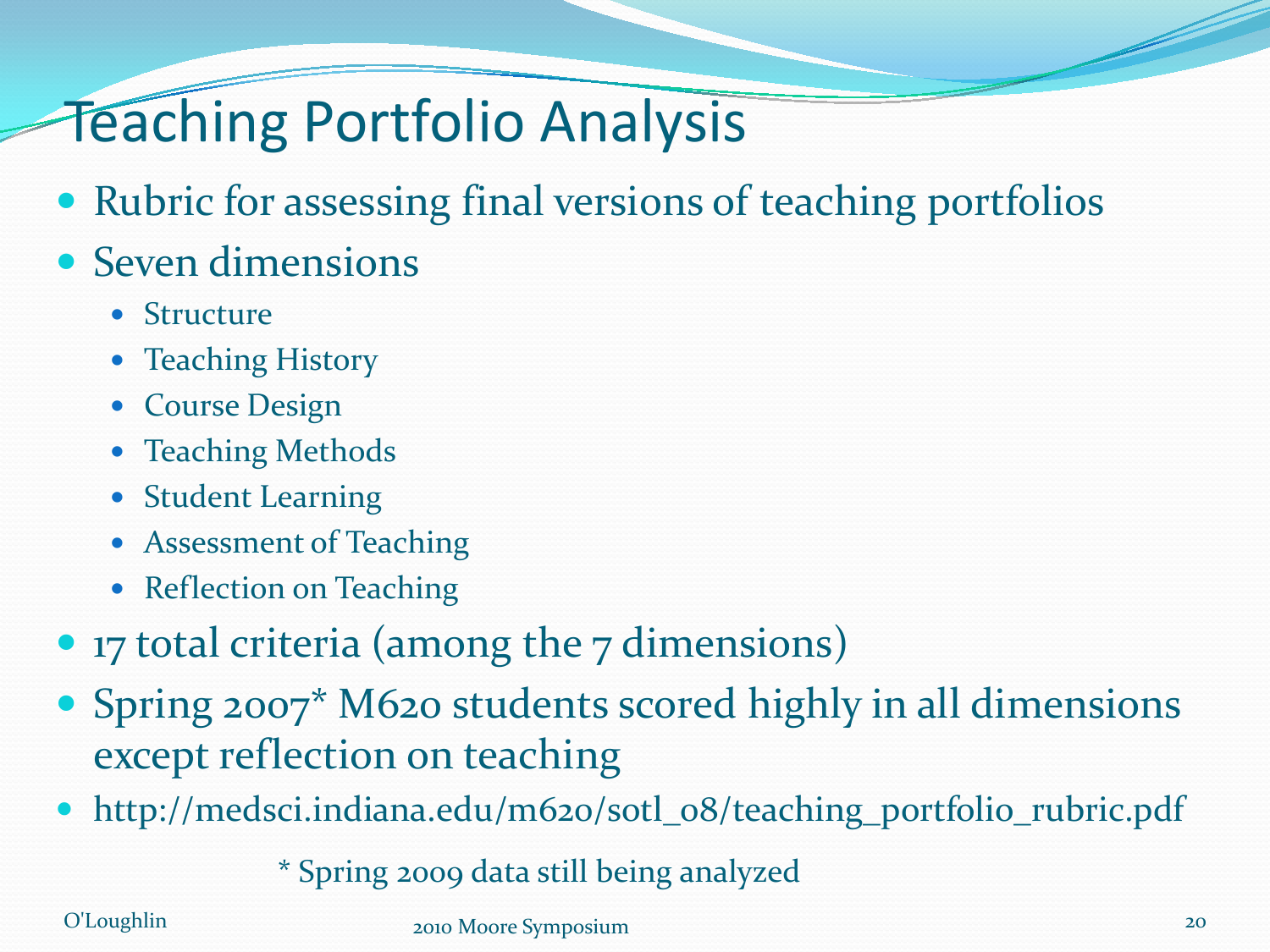# Interview data: Spring 2007

# students

- Six-month follow up interview by grad student not involved in course
- To date, 5 of 10 students interviewed
- Interviews transcribed by 3 social science graduate students
- One graduate student research (LMG) used inductive coding to determine what themes were evident in the interviews
- (Spring 2009 students in process of being interviewed)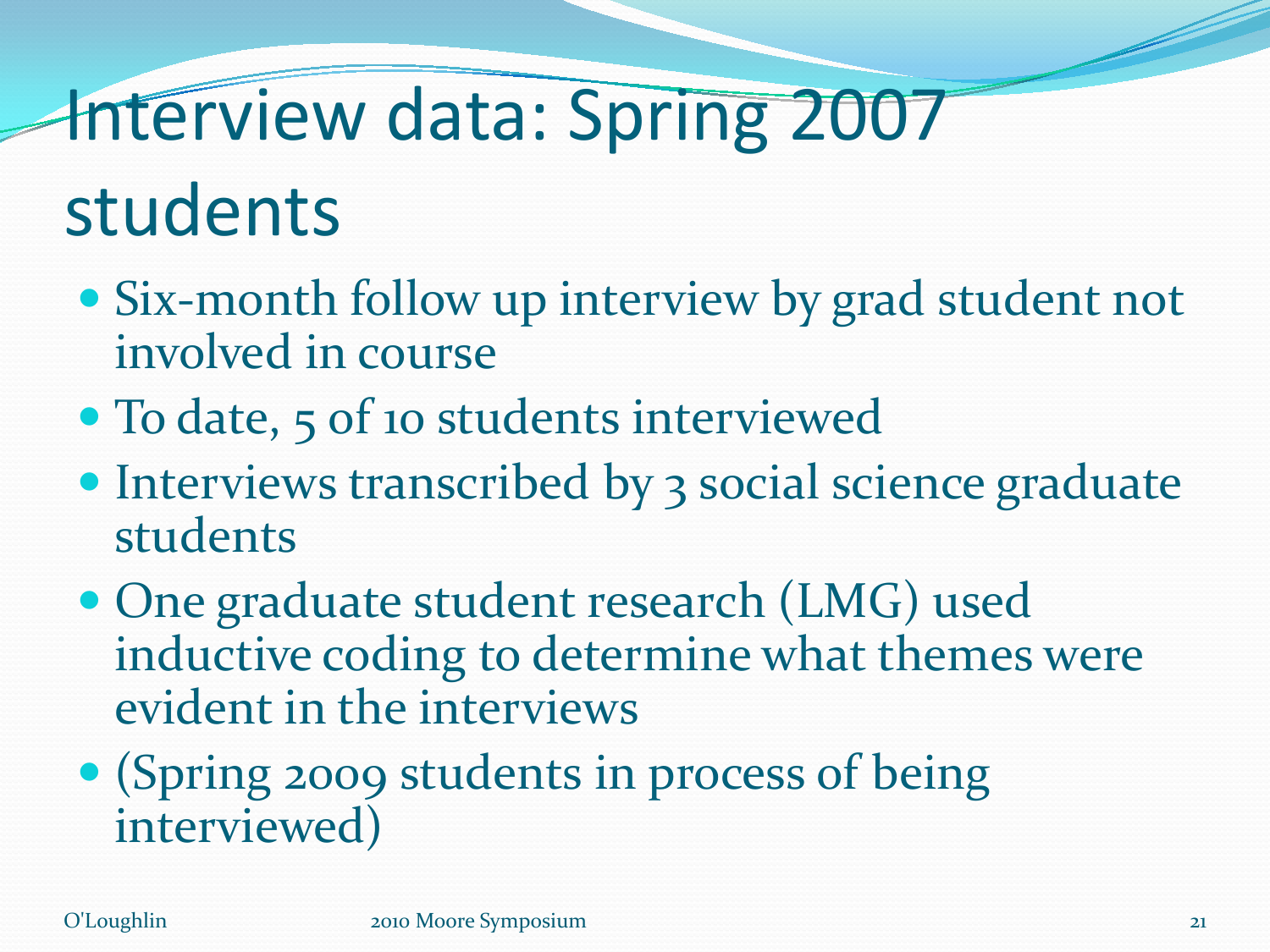### Positive outcomes of the pedagogy course

Students said they enhanced their teaching skills:

- Gained a deeper understanding of their students
- Examined how to evaluate student learning
- Evaluated their own teaching effectiveness

*"I think I really grew as a teacher…it made me a lot more conscientious about what I should be doing overall so that I actually am more aware of reaching out to everybody."*

(Miller, O'Loughlin, Kearns et al., in review)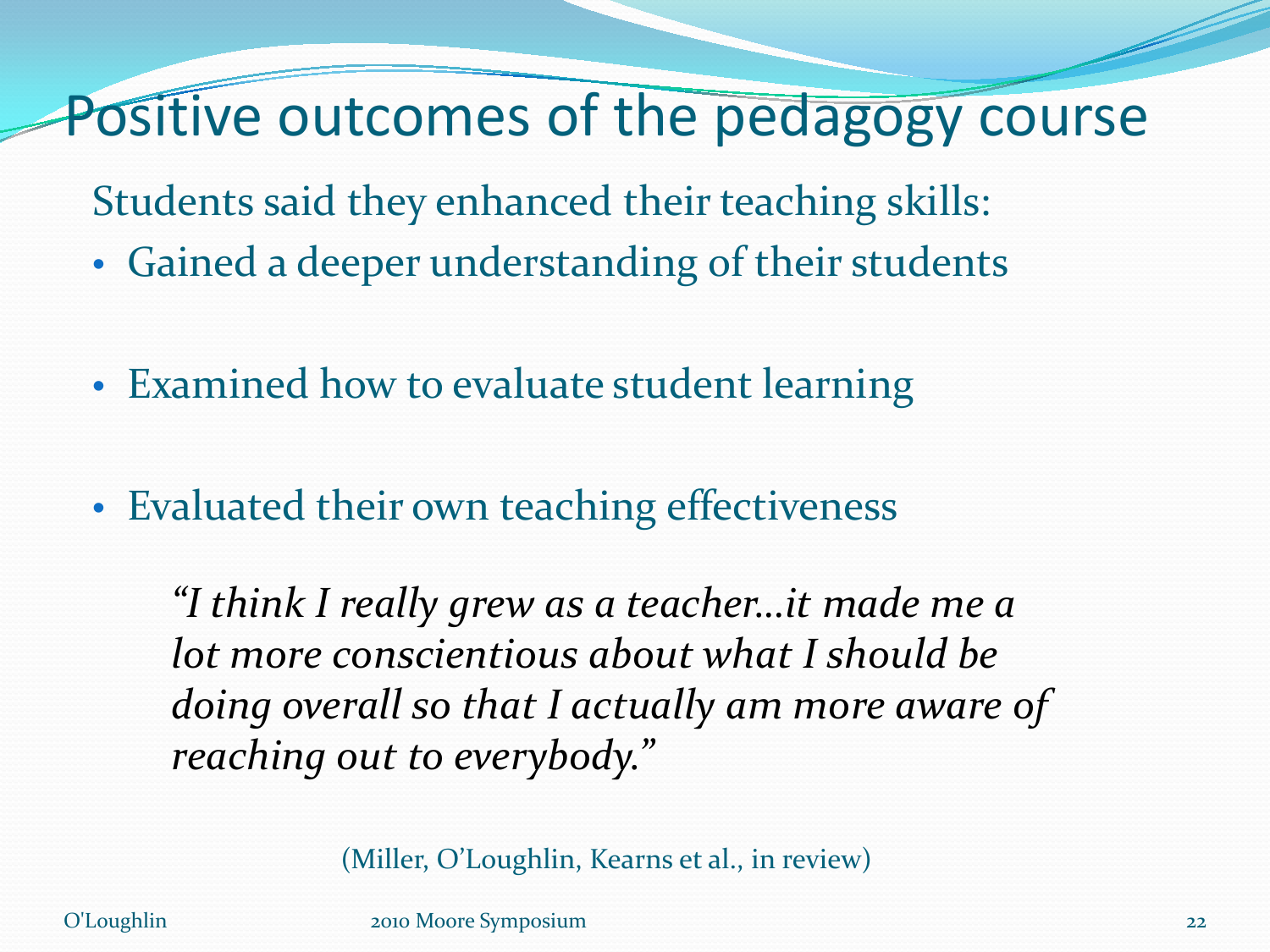Positive outcomes of the pedagogy course

Students said they progressed as teacher-scholars:

- Engaged in a forum to discuss their teaching
- Received collaboration, communication, feedback re: teaching statements and teaching portfolios
	- Produced quality products well before the job search, instead of rushed products during the search
- Developed an interest in pedagogical research

*"I think it can be a real eye opener that…being a teacher doesn't mean giving up research at all. In fact, you're still expected to do both."*

(Miller, O'Loughlin, Kearns et al., in review)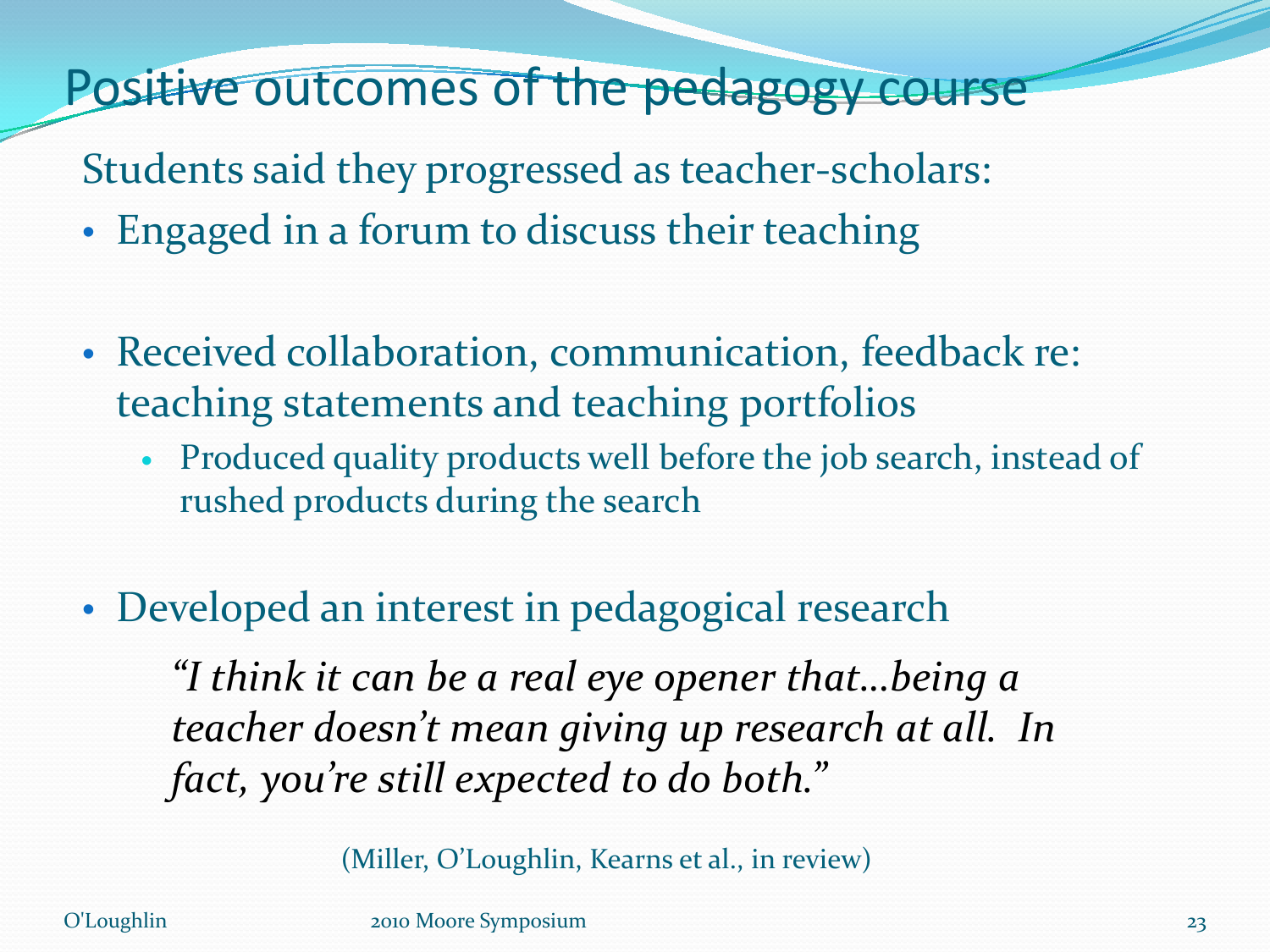### Disconnects to teacher-scholar development

Our students said they:

- Struggled with how to measure and document teaching effectiveness
- Lacked documentation from past TA experiences for use in their portfolios
- Had difficulty justifying time spent on teaching improvement with the competing demands of coursework and research

*"I have the additional challenge of trying to convince [my advisor] that no, this is really something that I need to do for my own professional development and I can balance it with research."* 

(Miller, O'Loughlin, Kearns et al., in review)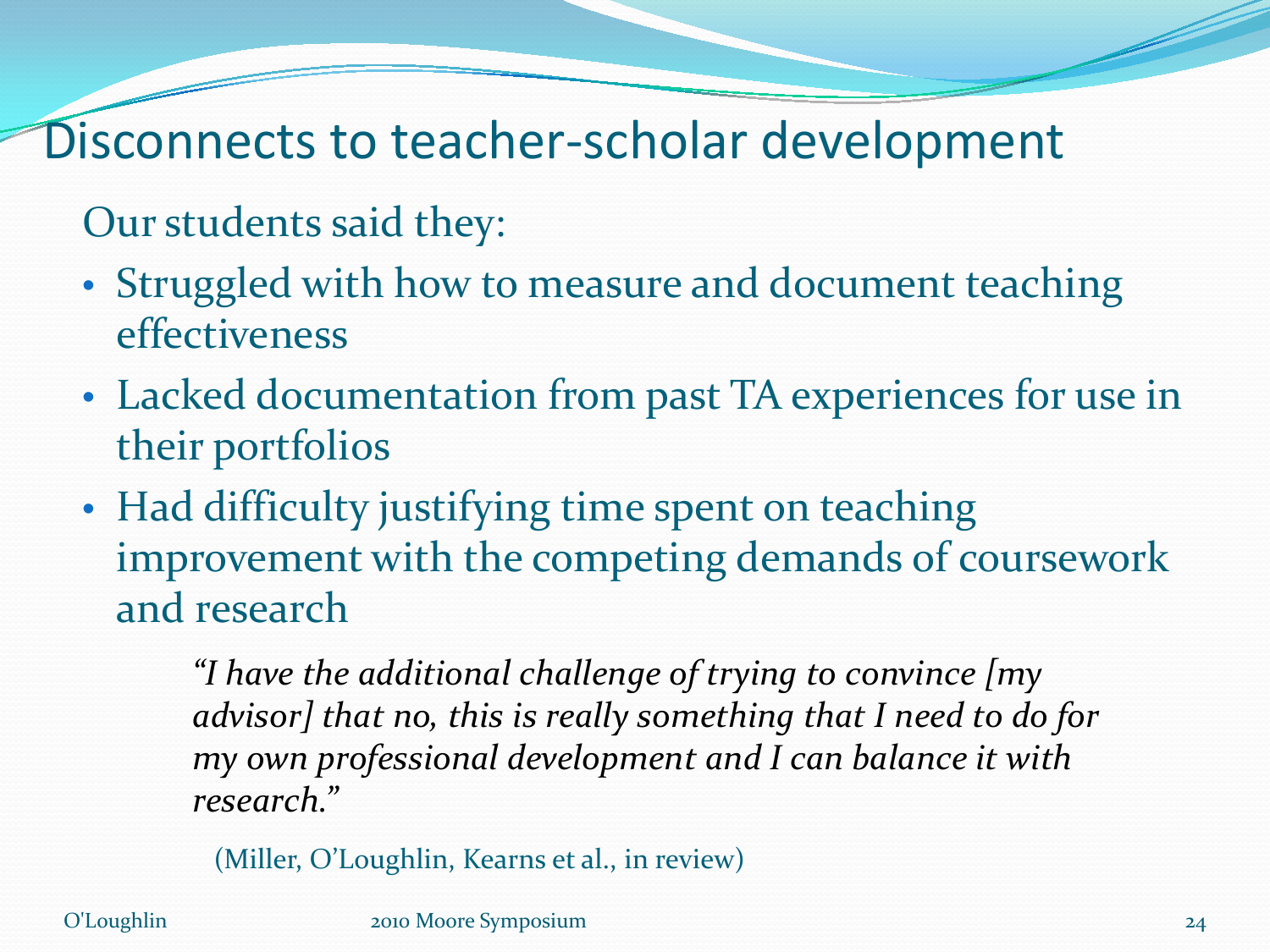# As a result of taking the pedagogy course, did our students:

|                                      | <b>Develop</b><br>complex<br>attitudes<br>regarding<br>learning? | <b>Evaluate</b><br>teaching<br>methods? | <b>Explore</b><br>methods of<br>evaluating<br>teaching? | Envision<br>becoming<br>involved in<br>a teaching<br>network? | <b>Demonstrate</b><br>lasting<br>scholarly<br>approaches? |
|--------------------------------------|------------------------------------------------------------------|-----------------------------------------|---------------------------------------------------------|---------------------------------------------------------------|-----------------------------------------------------------|
| <b>Evaluations</b>                   |                                                                  |                                         |                                                         |                                                               |                                                           |
| <b>Survey</b>                        |                                                                  |                                         |                                                         |                                                               |                                                           |
| <b>Teaching</b><br>statement         |                                                                  |                                         |                                                         |                                                               |                                                           |
| Portfolio                            |                                                                  |                                         |                                                         |                                                               |                                                           |
| <b>Interview</b>                     |                                                                  |                                         |                                                         |                                                               |                                                           |
| <b>Extracurricular</b><br>activities |                                                                  |                                         |                                                         |                                                               |                                                           |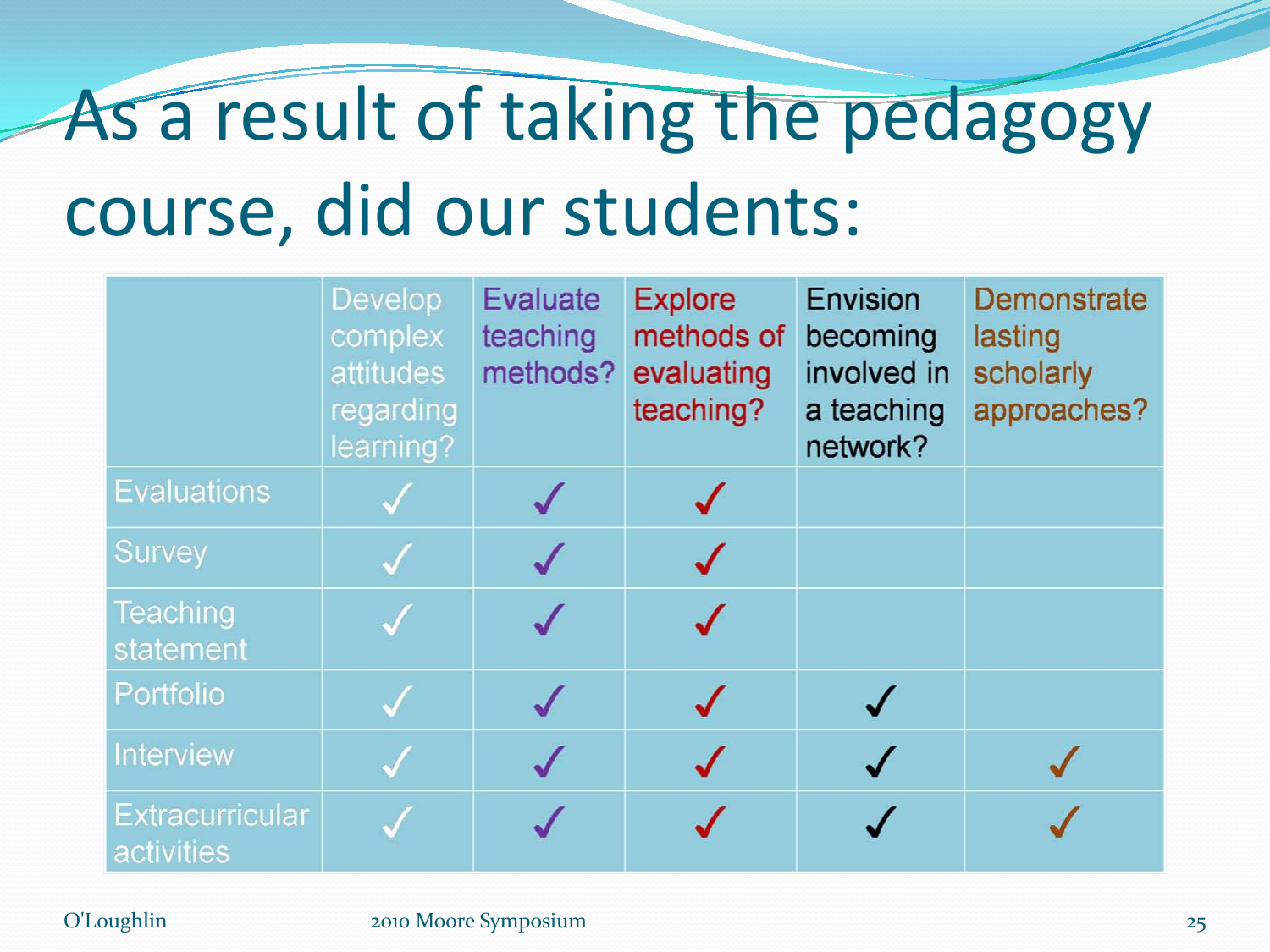### Acknowledgments

- Lauren Miller Griffith (Anthropology)
- Carol Subiño Sullivan (Anthropology)
- Isaac Heacock (Sociology)
- Dean Of Faculties
- Campus Instructional Consulting
	- George Rehrey
	- Jennifer Robinson
	- Dan Clasby
- Campus Writing Program
	- Laura Plummer
	- Tiffani Saunders
	- Tamara Stasik
- M620 students
- Paul Jamison (Anthropology)
- Medical Sciences
	- Jackie Cullison
	- Audra Schutte
- Institutional Review Board (IRB)
	- Peter Finn
	- Cybil Cole
	- Senta Baker
- Statistical Consulting Center
	- Stephanie Dickinson
	- Indrani Sarkar
	- Adam Sheya

This work was supported, in part, by a 2007 Indiana University Scholarship of Teaching and Learning (SOTL) Grant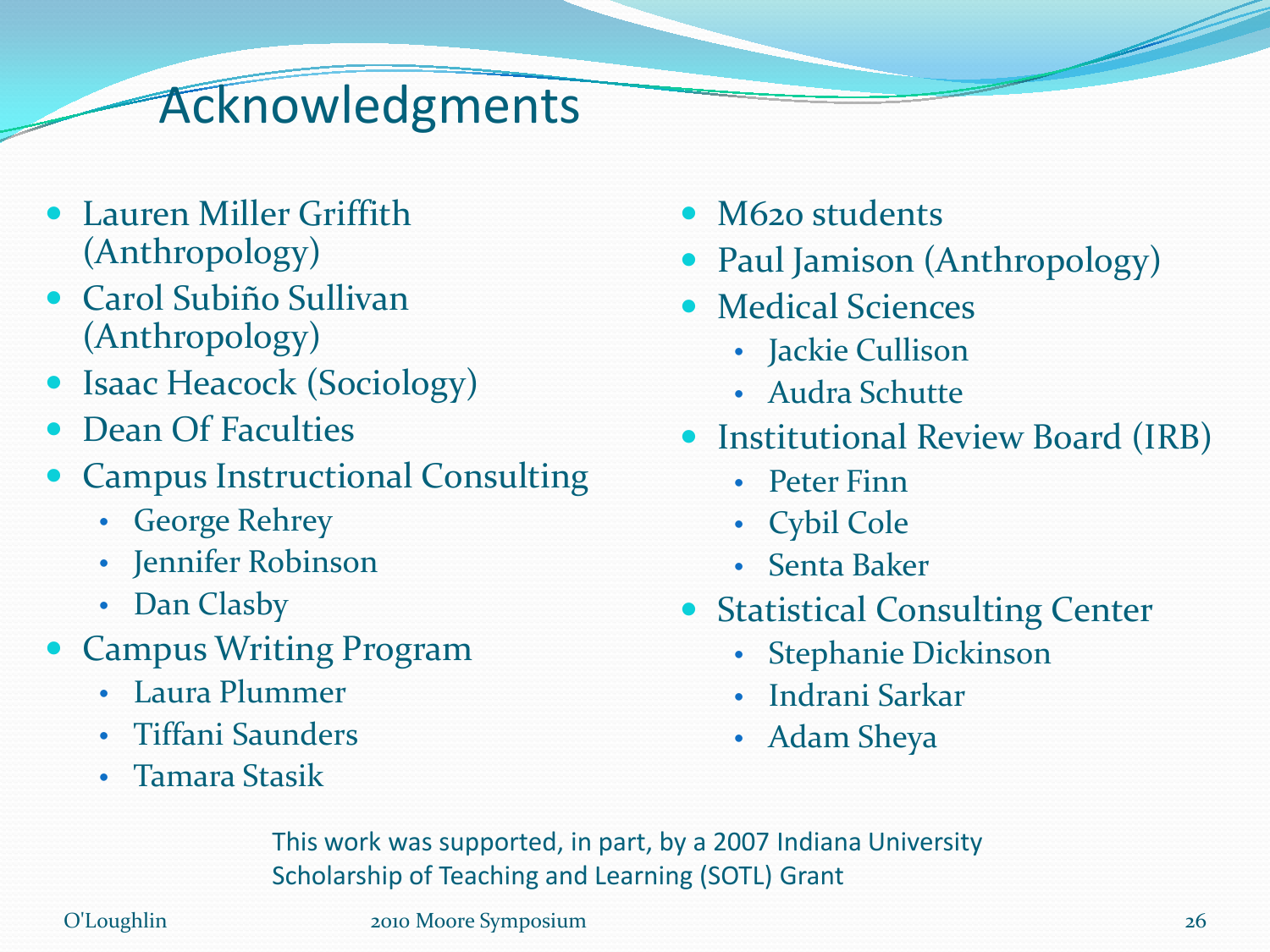# Reflection

- Can you apply these assessment tools (teaching statement/portfolio rubric, interview data) to your own teaching context?
- What questions remain for you?